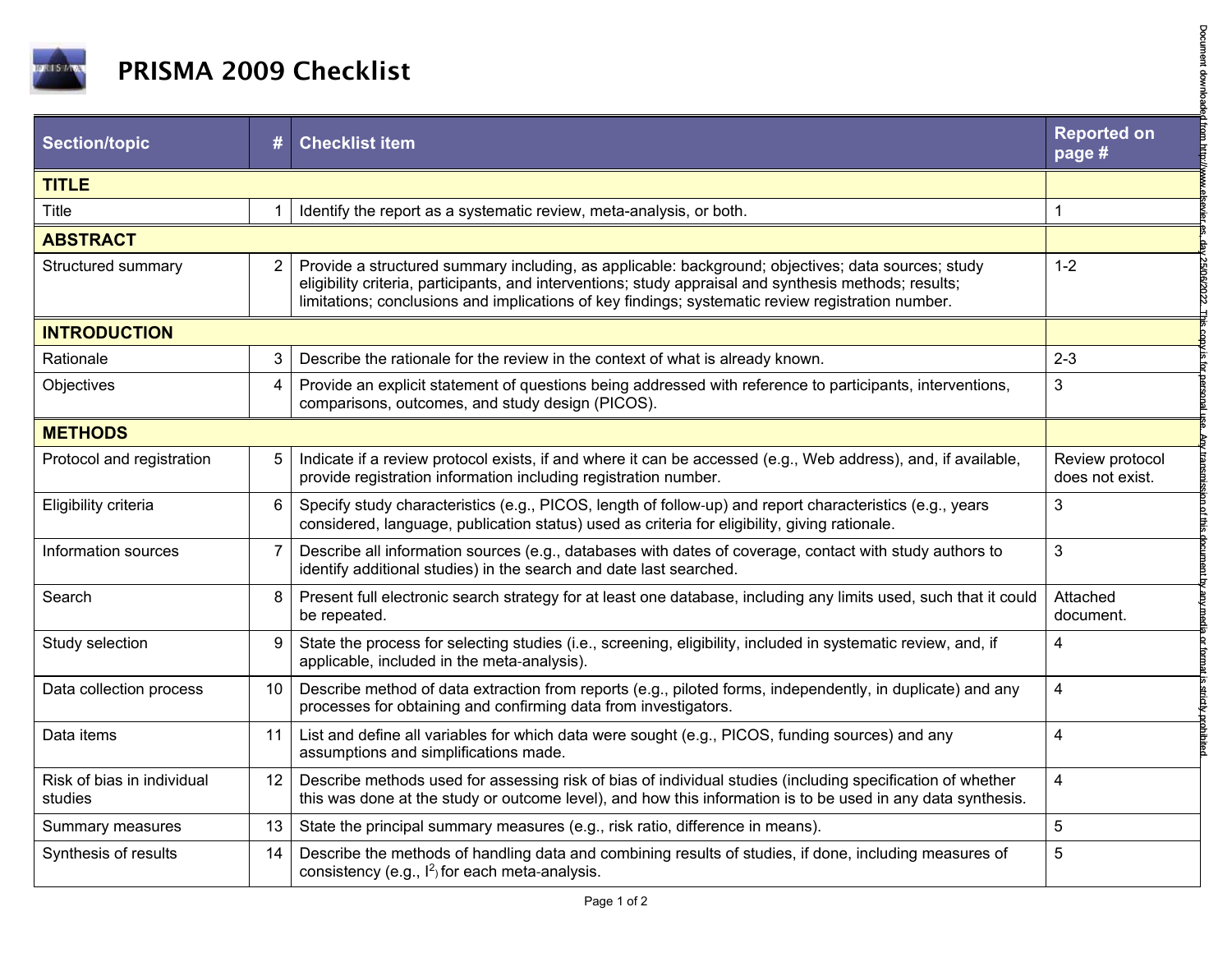

| <b>PRISMA 2009 Checklist</b>  |    |                                                                                                                                                                                                             |                                      |  |  |
|-------------------------------|----|-------------------------------------------------------------------------------------------------------------------------------------------------------------------------------------------------------------|--------------------------------------|--|--|
| <b>Section/topic</b>          | #  | <b>Checklist item</b>                                                                                                                                                                                       | <b>Reported on</b><br>page #         |  |  |
| Risk of bias across studies   | 15 | Specify any assessment of risk of bias that may affect the cumulative evidence (e.g., publication bias,<br>selective reporting within studies).                                                             | 5                                    |  |  |
| Additional analyses           | 16 | Describe methods of additional analyses (e.g., sensitivity or subgroup analyses, meta-regression), if done,<br>indicating which were pre-specified.                                                         | 5                                    |  |  |
| <b>RESULTS</b>                |    |                                                                                                                                                                                                             |                                      |  |  |
| Study selection               | 17 | Give numbers of studies screened, assessed for eligibility, and included in the review, with reasons for<br>exclusions at each stage, ideally with a flow diagram.                                          | 6 & Figure 1                         |  |  |
| Study characteristics         | 18 | For each study, present characteristics for which data were extracted (e.g., study size, PICOS, follow-up<br>period) and provide the citations.                                                             | Table 1                              |  |  |
| Risk of bias within studies   | 19 | Present data on risk of bias of each study and, if available, any outcome level assessment (see item 12).                                                                                                   | 6, Table 1,<br>Supplement info.      |  |  |
| Results of individual studies | 20 | For all outcomes considered (benefits or harms), present, for each study: (a) simple summary data for<br>each intervention group (b) effect estimates and confidence intervals, ideally with a forest plot. | 7-9 & Table 2,<br>Supplement info.   |  |  |
| Synthesis of results          | 21 | Present results of each meta-analysis done, including confidence intervals and measures of consistency.                                                                                                     | 7-9 & Table 2,<br>Supplement info.   |  |  |
| Risk of bias across studies   | 22 | Present results of any assessment of risk of bias across studies (see Item 15).                                                                                                                             | 7-9 & Table 2,<br>Supplement info.   |  |  |
| Additional analysis           | 23 | Give results of additional analyses, if done (e.g., sensitivity or subgroup analyses, meta-regression [see<br>Item 16]).                                                                                    | 7-9 & Table 3&4,<br>Supplement info. |  |  |
| <b>DISCUSSION</b>             |    |                                                                                                                                                                                                             |                                      |  |  |
| Summary of evidence           | 24 | Summarize the main findings including the strength of evidence for each main outcome; consider their<br>relevance to key groups (e.g., healthcare providers, users, and policy makers).                     | $9 - 11$                             |  |  |
| Limitations                   | 25 | Discuss limitations at study and outcome level (e.g., risk of bias), and at review-level (e.g., incomplete<br>retrieval of identified research, reporting bias).                                            | 12                                   |  |  |
| Conclusions                   | 26 | Provide a general interpretation of the results in the context of other evidence, and implications for future<br>research.                                                                                  | $9 - 11$                             |  |  |
| <b>FUNDING</b>                |    |                                                                                                                                                                                                             |                                      |  |  |
| Funding                       | 27 | Describe sources of funding for the systematic review and other support (e.g., supply of data); role of<br>funders for the systematic review.                                                               | Additional<br>information            |  |  |

From: Moher D, Liberati A, Tetzlaff J, Altman DG, The PRISMA Group (2009). Preferred Reporting Items for Systematic Reviews and Meta-Analyses: The PRISMA Statement. PLoS Med 6(6): e1000097. doi:10.1371/journal.pmed1000097